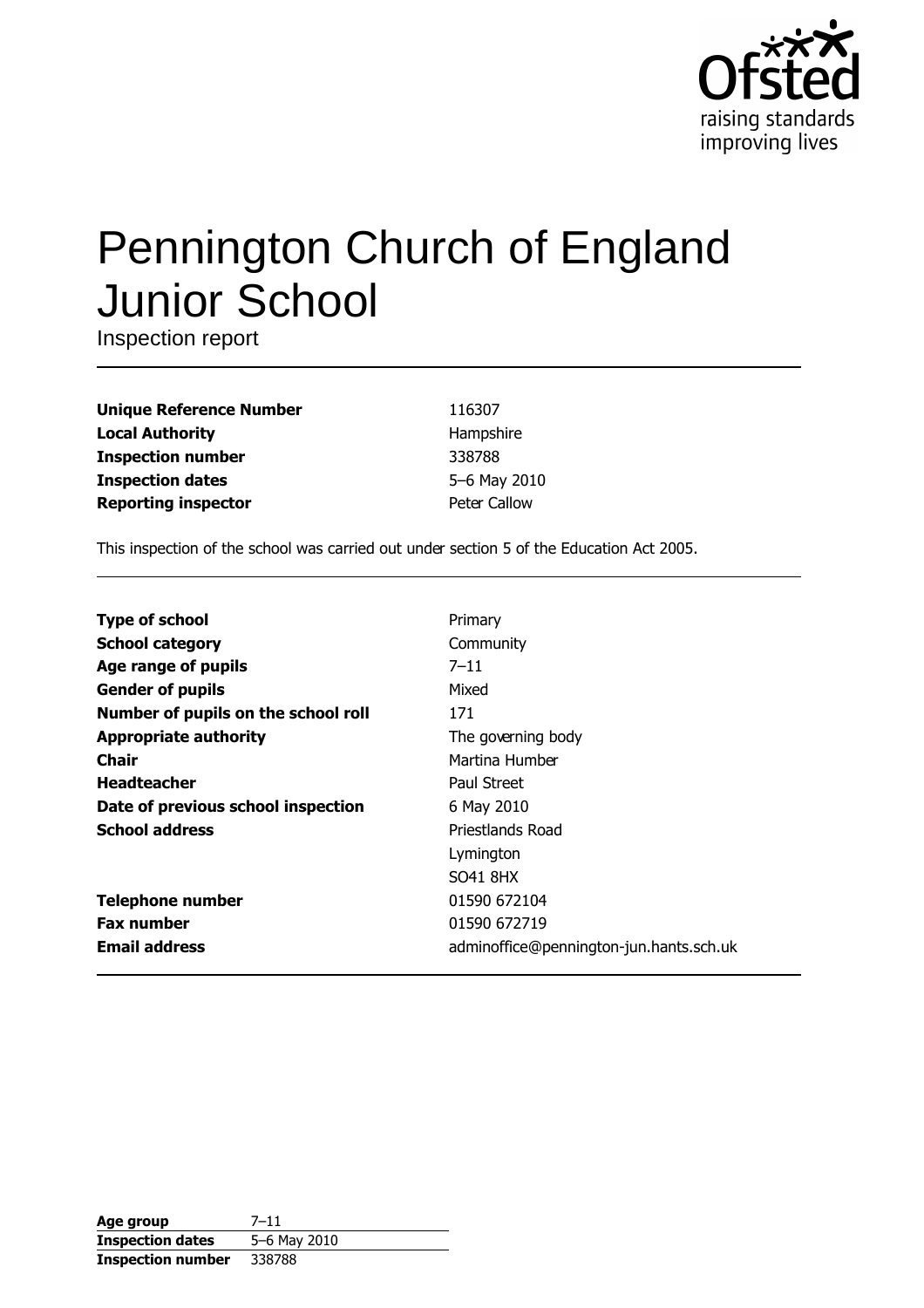The Office for Standards in Education, Children's Services and Skills (Ofsted) regulates and inspects to achieve excellence in the care of children and young people, and in education and skills for learners of all ages. It regulates and inspects childcare and children's social care, and inspects the Children and Family Court Advisory Support Service (Cafcass), schools, colleges, initial teacher training, work-based learning and skills training, adult and community learning, and education and training in prisons and other secure establishments. It rates council children's services, and inspects services for looked after children, safequarding and child protection.

Further copies of this report are obtainable from the school. Under the Education Act 2005, the school must provide a copy of this report free of charge to certain categories of people. A charge not exceeding the full cost of reproduction may be made for any other copies supplied.

If you would like a copy of this document in a different format, such as large print or Braille, please telephone 08456 404045, or email enquiries@ofsted.gov.uk.

You may copy all or parts of this document for non-commercial educational purposes, as long as you give details of the source and date of publication and do not alter the documentation in any way.

Royal Exchange Buildings St Ann's Square Manchester M2 7LA T: 08456 404045 Textphone: 0161 618 8524 E: enquiries@ofsted.gov.uk W: www.ofsted.gov.uk © Crown copyright 2010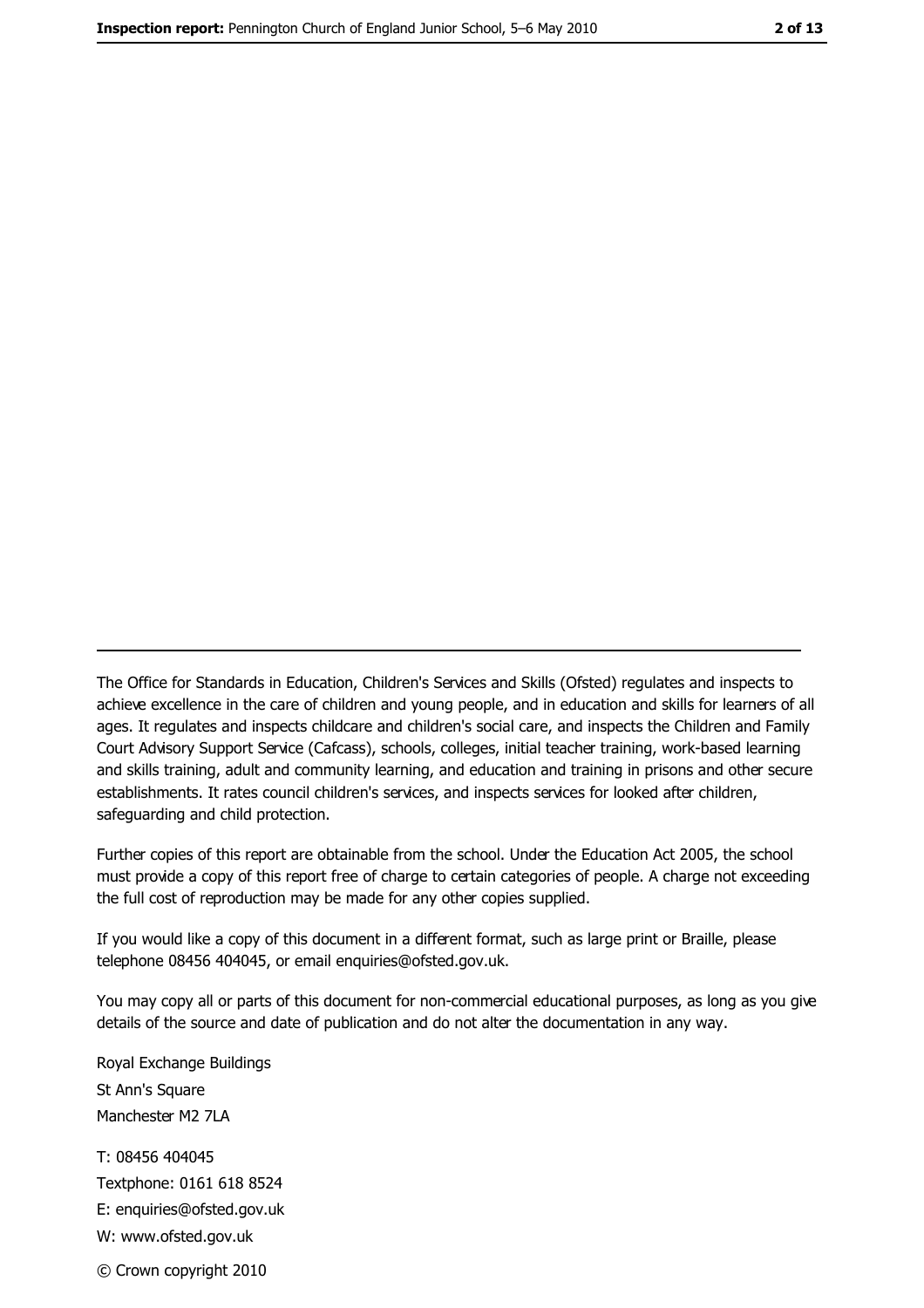# **Introduction**

This inspection was carried out by three additional inspectors. The inspectors observed nine teachers, visited 15 lessons and held meetings with governors, staff, members of the school council and parents. They observed the school?s work and looked at pupils? books. Documentation was considered, including data on pupils? progress, minutes of governors? meetings and information relating to pupils? safety and welfare. Inspectors also took account of the views of pupils and staff as well as those expressed by 64 parents and carers in questionnaires.

The inspection team reviewed many aspects of the school?s work. It looked in detail at the following:

- how well the teaching is matched to the needs of different groups of pupils,  $\blacksquare$ especially the less-able
- the accuracy of leaders? evaluation of the performance of the school and their  $\blacksquare$ capacity to raise attainment
- the extent to which the curriculum engages pupils, supports their personal  $\blacksquare$ development and enables them to practise and reinforce their skills in literacy and numeracy
- the effectiveness of the school in promoting good behaviour and attendance.  $\blacksquare$

# Information about the school

Pupils come from a very wide range of different backgrounds, but the majority are of White British origin and have attended the nearby infant school. The proportion of pupils with special educational needs and/or disabilities is above average. The proportion of pupils known to be eligible for free school meals is also above average and is rising. A nurture group operates for three sessions a week to provide additional support for pupils with behavioural and social difficulties.

In December 2009, the headteacher retired and the deputy headteacher was promoted to the headship of another school. An acting headteacher and assistant headteacher were recruited to take their places with the acting headteacher being appointed as the substantive headteacher in April 2010. The school holds a number of awards including Healthy Schools and Sports Activemark.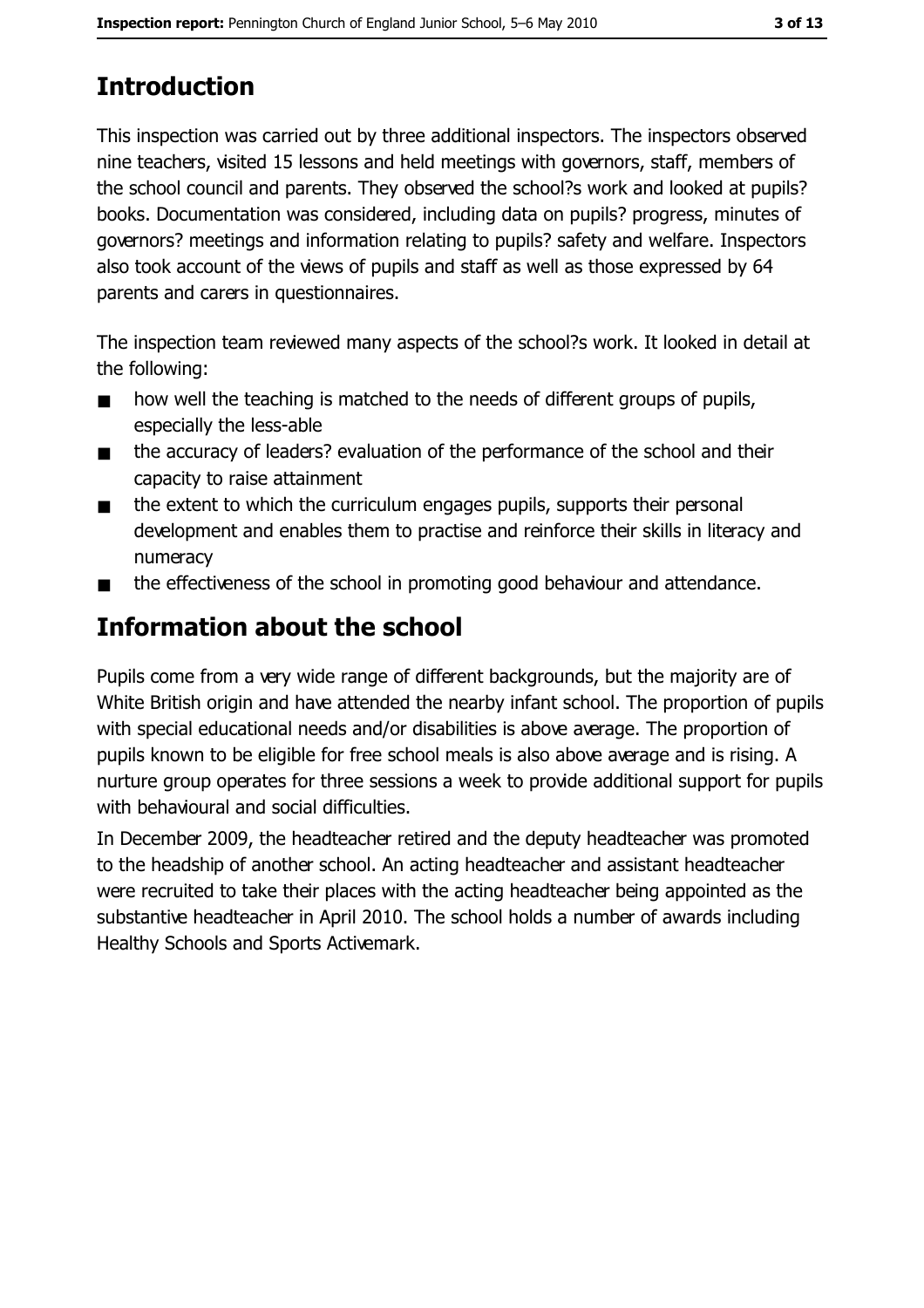# **Inspection judgements**

## Overall effectiveness: how good is the school?

## The school's capacity for sustained improvement

## **Main findings**

Pennington Junior is a good school where pupils are eager to learn. In a short period of time, the headteacher has gained the confidence of pupils, parents, staff and governors and is providing clear direction leading to improvement. By seeking their views and working closely with senior leaders, the school has an accurate assessment of its strengths and areas for development, particularly the need to raise attainment. It has rightly set its sights even higher.

A key strength of the school is the outstanding care, guidance and support that staff provide for pupils. One parent commented, ?It is a kind and caring community, where children are nurtured and taught the values of acceptance?. As a result, pupils behave well and feel safe. They are very aware of their responsibilities to one another, to their school and to the wider community and their contribution is outstanding. Pupils have great respect for those who are different from themselves. However, they lack a full understanding of the very different lives and cultures of British society nationally, as part of the school?s promotion of community cohesion. Pupils clearly enjoy coming to school and there are good systems in place which are having a positive impact on improving attendance.

The quality of teaching and learning is good. In every lesson, there are very positive relationships and the vast majority proceed at a good pace and interest and motivate the pupils. The extent to which activities are pitched at the right level to match the differing abilities and needs of pupils in the class is less consistent. Therefore, whilst good teaching and an engaging curriculum, particularly in Year 6, ensures most pupils make good progress by the time they leave, it is variable between subjects and classes and especially so for the more-able. Throughout the school, those pupils with special educational needs and/or disabilities and those known to be eligible for free school meals make similarly good progress. From attainment that is below average when pupils enter the school in Year 3 their attainment is broadly average by the time they leave. The strong drive and ambition of the headteacher and leadership team to improve learning are enhanced by effective partnerships with parents and carers, other schools, the community and local agencies. Although senior leaders have begun to track each pupil?s progress more rigorously in order to identify those that are at risk of underachievement, the expectations of attainment are not as high as they could be. Increasingly effective systems for monitoring and evaluating the performance of the school combined with the school?s good track record of overcoming barriers to pupils? learning, for example through the nurture group, demonstrate that the school has good capacity for further improvement.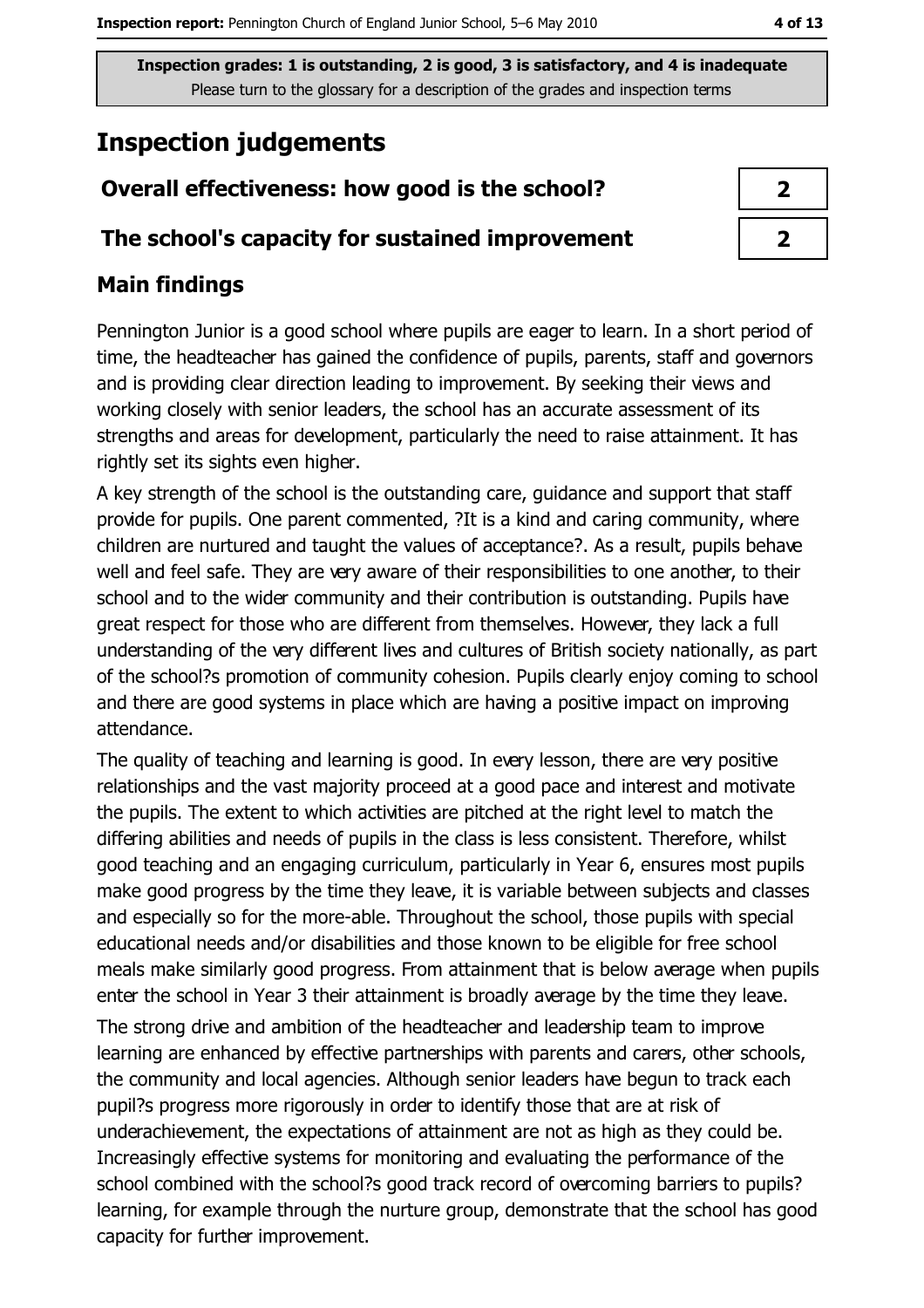## What does the school need to do to improve further?

- $\blacksquare$ Raise pupils? attainment by:
	- using assessment more carefully to plan activities that match the different abilities and prior learning of all pupils, particularly the more-able
	- raising teachers? expectations through embedding the systematic evaluation and recording of pupils? progress and identifying those that are at risk of underachievement
	- setting challenging end of year targets, beginning in September 2010, based on higher expectations of what all pupils can achieve.?
- Carry out a full audit of the school?s provision for community cohesion by  $\blacksquare$ September 2010, in order to ensure that pupils have a full understanding of the different lives and cultures of British society nationally.

## **Outcomes for individuals and groups of pupils**

Good levels of engagement and enjoyment in their learning contribute to pupils achieving well. In lessons, they respond eagerly and with confidence to the good questioning of adults. They settle quickly to activities, apply themselves well and are equally good at working independently or with one another. Pupils make good progress in their learning, including those with special educational needs and/or disabilities and those known to be eligible for free school meals. Those in the nurture group, who face barriers to their learning, make particularly good progress in their acquisition of social skills, which has a positive impact on their academic progress. The amount of progress made by groups, particularly the more-able, is variable across subjects and classes as they move up through the school. The exception is in Year 6 where progress accelerates rapidly for all groups.

Good behaviour in lessons and around the school means that there is an atmosphere where learning is valued. Attendance is average and improving as a result of effective measures taken by the school, including improved links with parents and carers. The comment of one pupil, ?This is a happy and healthy school?, reflects pupils? good understanding of what it means to live safely and healthily. Pupils? spiritual, moral, social and cultural development is good. They are keen to talk about the boy from Guatemala they are sponsoring and the impact their help is making on the quality of his life. This is just one of many excellent examples of the activities pupils are involved in which enable them to take responsibility, to contribute to the wider community and to develop their respect for a culture in another country. They are very proud of their school and its achievements. Pupils? very well developed social skills, and sound basic skills, equip them satisfactorily for future life.

#### These are the grades for pupils' outcomes

 $\overline{2}$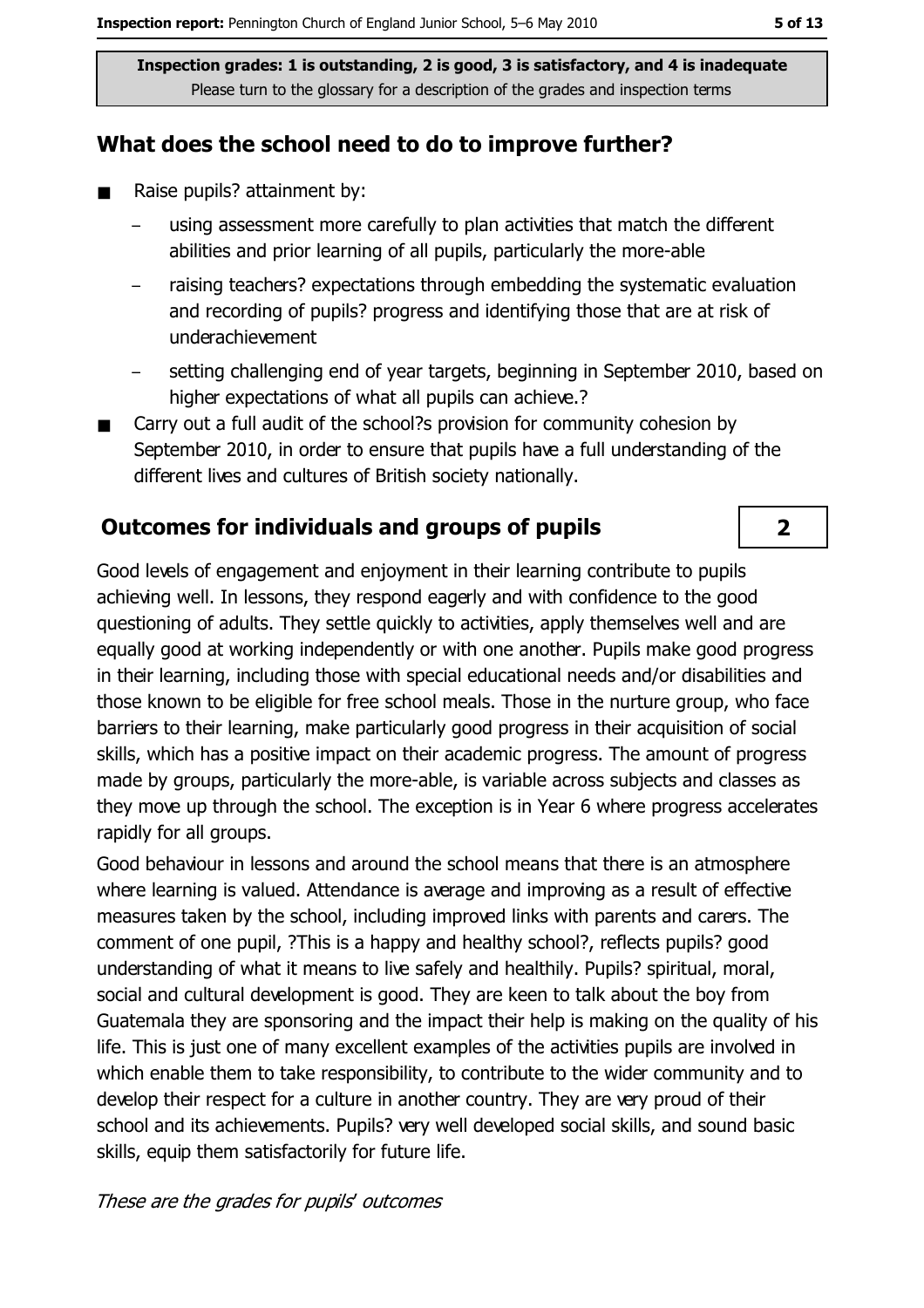| Pupils' achievement and the extent to which they enjoy their learning                                                     |               |
|---------------------------------------------------------------------------------------------------------------------------|---------------|
| Taking into account:<br>Pupils' attainment <sup>1</sup>                                                                   | 3             |
| The quality of pupils' learning and their progress                                                                        | $\mathcal{P}$ |
| The quality of learning for pupils with special educational needs and/or<br>disabilities and their progress               | 2             |
| The extent to which pupils feel safe                                                                                      |               |
| <b>Pupils' behaviour</b>                                                                                                  |               |
| The extent to which pupils adopt healthy lifestyles                                                                       |               |
| The extent to which pupils contribute to the school and wider community                                                   |               |
| The extent to which pupils develop workplace and other skills that will<br>contribute to their future economic well-being |               |
| Taking into account:<br>Pupils' attendance <sup>1</sup>                                                                   | 3             |
| The extent of pupils' spiritual, moral, social and cultural development                                                   |               |

## How effective is the provision?

The welcoming learning environment and the positive relationships between teachers and pupils in lessons contribute significantly to pupils? good achievement. The following are the common features seen in the good lessons observed by inspectors:

- the valuable contribution made by highly skilled learning support assistants who  $\blacksquare$ support individuals or groups of pupils well, especially those with special educational needs and/or disabilities
- $\blacksquare$ the depth of teachers? subject knowledge and their reinforcement of subject-specific vocabulary, for example when pupils in Year 4 and 5 were encouraged to use ?more than? rather than ?bigger? when describing numbers in a mathematics lesson
- practical activities, supported by good quality resources, to reinforce learning and to  $\blacksquare$ help lessons move at a good pace

While there are examples of good teaching across the school, it is not consistently good for all groups of pupils, in all subjects and between classes. This is because adults do not always make effective use of an accurate assessment of pupils' knowledge and understanding to plan sufficiently challenging activities that match the different abilities and prior learning of pupils. Consequently, a minority of pupils make uneven progress as they move up through the school which limits their attainment, particularly the more-able.

 $1$  The grades for attainment and attendance are: 1 is high; 2 is above average; 3 is broadly average; and 4 is low.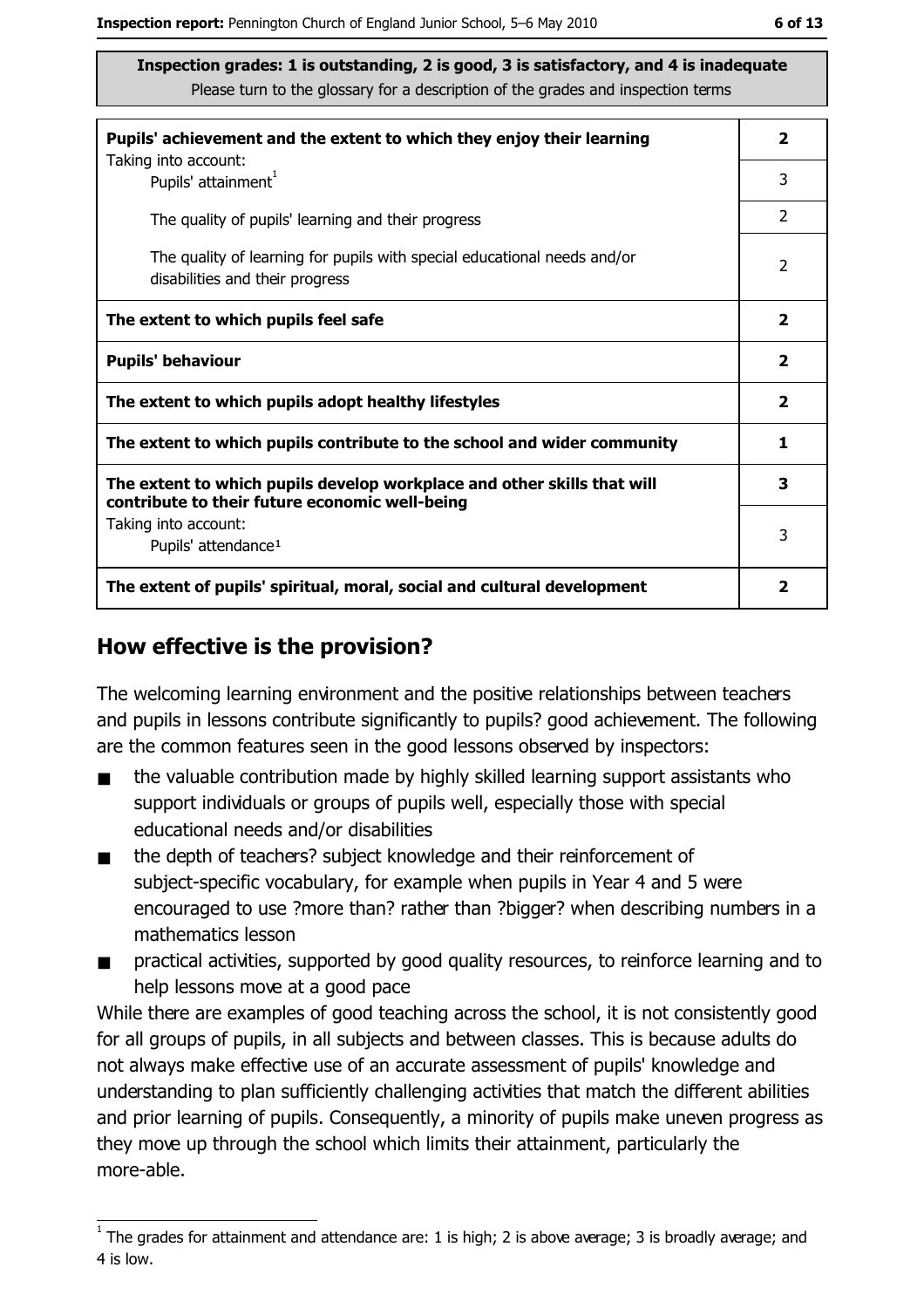The lively and stimulating curriculum captures pupils' enthusiasm for learning and contributes much to their personal development and good behaviour. Pupils say there are many interesting things for them to do and they particularly enjoy the range of visits and visitors, for example as part of the school's link with the Lymington Heritage Museum. A wide range of partnerships with specialist sports coaching organisations provides good opportunities for pupils to develop skills and a healthy lifestyle. Many pupils participate in and enjoy an outstanding range of extra-curricular activities at lunchtime and after school. While some lessons, such as a geography lesson in Year 6 in which pupils were learning about land use through role-play, help to reinforce language, literacy and mathematical skills there are missed opportunities to develop and practice these basic skills.

'High quality care is central to the school's ethos. Staff know and look after pupils extremely well. Those who are vulnerable or who have special needs and/or disabilities receive excellent support, including through the nurture group. Procedures when pupils join and leave the school are excellent and help to ensure that learning continues without interruption. They are greatly appreciated by pupils and their parents and carers.

| The quality of teaching                                                                                    |  |
|------------------------------------------------------------------------------------------------------------|--|
| Taking into account:<br>The use of assessment to support learning                                          |  |
| The extent to which the curriculum meets pupils' needs, including, where<br>relevant, through partnerships |  |
| The effectiveness of care, guidance and support                                                            |  |

## How effective are leadership and management?

The school has moved on in a number of ways since its last inspection. For example, the setting up of the nurture group in order to further promote an equality of opportunity for those pupils facing barriers to their learning has had a positive impact on their social development, behaviour and progress. The new headteacher's enthusiasm and commitment, with the support of other leaders, including governors, has been a key factor in some significant improvements since January. They include:

The provision and success of the nurture group demonstrates the effectiveness with which the school actively promotes equal opportunity and tackles discrimination. Target setting is realistic but not always sufficiently challenging, particularly for the more able pupils, because end of year targets based on pupils' prior attainment and potential have not yet been established. Governors take up a good range of training opportunities and support and challenge the school well. They are aware that they need to systematically seek the views of parents and pupils in evaluating the performance of the school. The school takes its statutory duties to safeguard pupils very seriously and at the time of the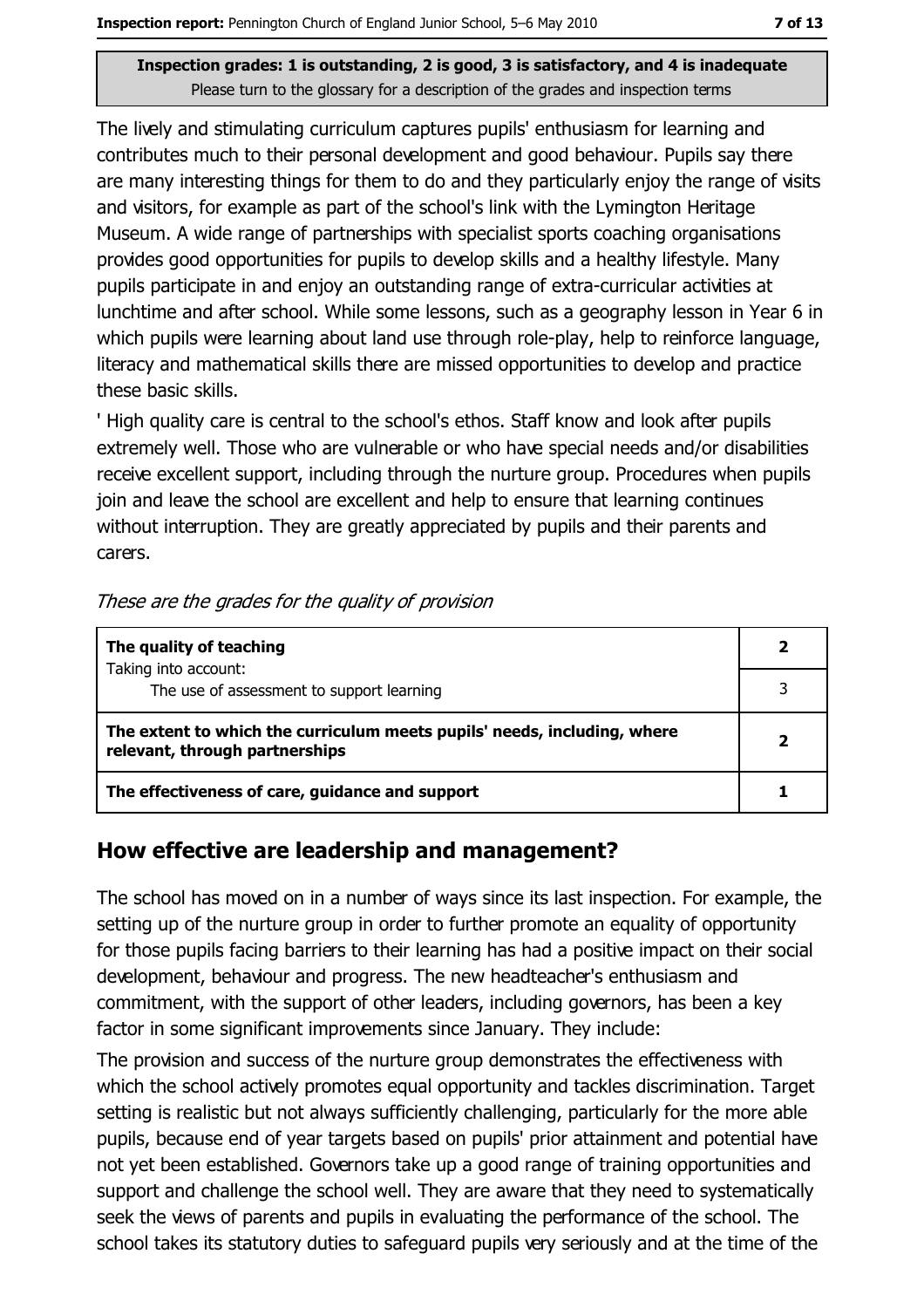inspection, these were found to be thorough and effective. The school's promotion of community cohesion within the school and local community is outstanding but other aspects are much less well developed, particularly that relating to the national context, because the school's review of its work is underdeveloped.

These are the grades for leadership and management

| The effectiveness of leadership and management in embedding ambition and<br>driving improvement                                                                     |                         |
|---------------------------------------------------------------------------------------------------------------------------------------------------------------------|-------------------------|
| Taking into account:<br>The leadership and management of teaching and learning                                                                                      | 2                       |
| The effectiveness of the governing body in challenging and supporting the<br>school so that weaknesses are tackled decisively and statutory responsibilities<br>met | 2                       |
| The effectiveness of the school's engagement with parents and carers                                                                                                | 2                       |
| The effectiveness of partnerships in promoting learning and well-being                                                                                              | $\overline{\mathbf{2}}$ |
| The effectiveness with which the school promotes equality of opportunity and<br>tackles discrimination                                                              | $\overline{\mathbf{2}}$ |
| The effectiveness of safeguarding procedures                                                                                                                        | 2                       |
| The effectiveness with which the school promotes community cohesion                                                                                                 | 3                       |
| The effectiveness with which the school deploys resources to achieve<br>value for money                                                                             |                         |

## **Views of parents and carers**

Parents and carers are overwhelmingly positive about all aspects of the school. They particularly appreciate the good teaching, the effectiveness of the leadership and management, and how safe their children are. Several parents wrote very positive comments about the new leadership of the school and the welcoming and caring environment. One parent expressed the views of others spoken to during the inspection when she said, 'My daughter is thriving at Pennington Junior School. She enjoys learning and makes the most of the various opportunities presented to her.' A very small minority of parents and carers expressed concern about the behaviour of a few pupils in the school. Inspectors judged the behaviour of the large majority of pupils to be good both in lessons and around the school. A small minority of pupils do at times exhibit challenging behaviour but this is well managed by staff.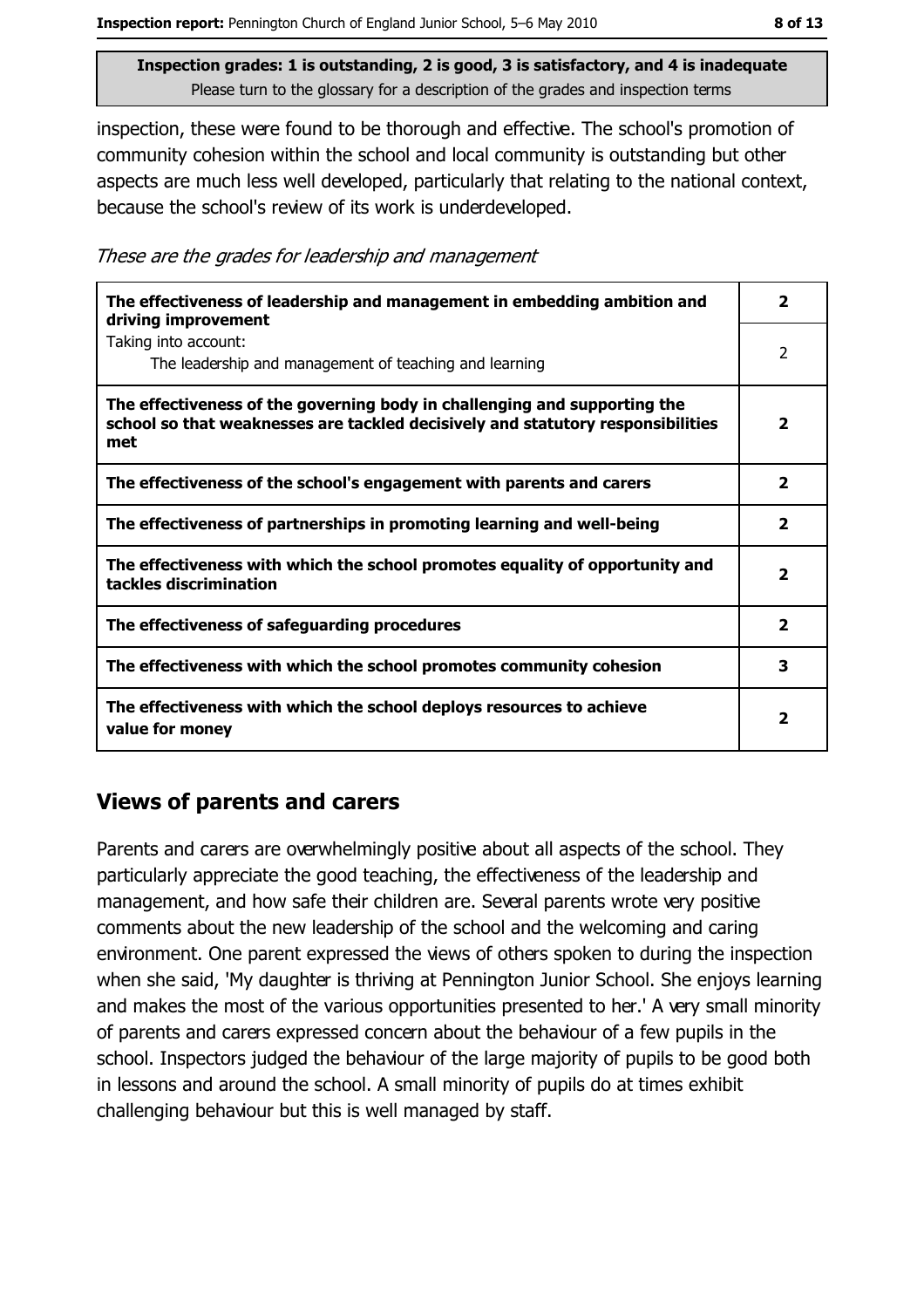## Responses from parents and carers to Ofsted's questionnaire

The inspection team received 64 completed questionnaires by the end of the on-site inspection. In total, there are 171 pupils registered at the school.

Ofsted invited all the registered parents and carers of pupils registered at Pennington Church of England Junior School to complete a questionnaire about their views of the school.

In the questionnaire, parents and carers were asked to record how strongly they agreed with 13 statements about the school.

| <b>Statements</b>                                                                                                                                                                                                                                       | <b>Strongly</b><br><b>Agree</b> |               | <b>Agree</b> |               | <b>Disagree</b> |                | <b>Strongly</b><br>disagree |                  |
|---------------------------------------------------------------------------------------------------------------------------------------------------------------------------------------------------------------------------------------------------------|---------------------------------|---------------|--------------|---------------|-----------------|----------------|-----------------------------|------------------|
|                                                                                                                                                                                                                                                         | <b>Total</b>                    | $\frac{0}{0}$ | <b>Total</b> | $\frac{0}{0}$ | <b>Total</b>    | $\frac{0}{0}$  | <b>Total</b>                | $\frac{0}{0}$    |
| My child enjoys school                                                                                                                                                                                                                                  | 27                              | 42            | 34           | 53            | $\overline{2}$  | 3              | 0                           | 0                |
| The school keeps my child<br>safe                                                                                                                                                                                                                       | 37                              | 58            | 27           | 42            | $\mathbf 0$     | 0              | 0                           | $\mathbf 0$      |
| The school informs me<br>about my child's progress                                                                                                                                                                                                      | 29                              | 45            | 34           | 53            | $\mathbf{1}$    | $\overline{2}$ | 0                           | $\mathbf 0$      |
| My child is making enough<br>progress at this school                                                                                                                                                                                                    | 30                              | 47            | 30           | 47            | 4               | 6              | 0                           | 0                |
| The teaching is good at this<br>school                                                                                                                                                                                                                  | 39                              | 61            | 25           | 39            | $\mathbf 0$     | 0              | 0                           | 0                |
| The school helps me to<br>support my child's learning                                                                                                                                                                                                   | 29                              | 45            | 35           | 55            | $\mathbf 0$     | 0              | 0                           | 0                |
| The school helps my child to<br>have a healthy lifestyle                                                                                                                                                                                                | 27                              | 42            | 34           | 53            | $\mathbf{1}$    | $\overline{2}$ | 0                           | 0                |
| The school makes sure that<br>my child is well prepared for<br>the future (for example<br>changing year group,<br>changing school, and for<br>children who are finishing<br>school, entering further or<br>higher education, or<br>entering employment) | 23                              | 36            | 39           | 61            | $\mathbf 0$     | 0              | $\mathbf 0$                 | $\boldsymbol{0}$ |
| The school meets my child's<br>particular needs                                                                                                                                                                                                         | 28                              | 44            | 32           | 50            | $\mathbf{1}$    | $\overline{2}$ | 0                           | 0                |
| The school deals effectively<br>with unacceptable behaviour                                                                                                                                                                                             | 18                              | 28            | 40           | 63            | 4               | 6              | 0                           | $\boldsymbol{0}$ |
| The school takes account of<br>my suggestions and<br>concerns                                                                                                                                                                                           | 23                              | 36            | 36           | 56            | $\mathbf{1}$    | $\overline{2}$ | 0                           | $\boldsymbol{0}$ |
| The school is led and<br>managed effectively                                                                                                                                                                                                            | 35                              | 55            | 27           | 42            | $\mathbf 0$     | 0              | 0                           | 0                |
| Overall, I am happy with my<br>child's experience at this<br>school                                                                                                                                                                                     | 37                              | 58            | 27           | 42            | $\mathbf 0$     | 0              | $\mathbf 0$                 | 0                |

The table above summarises the responses that parents and carers made to each statement. The percentages indicate the proportion of parents and carers giving that response out of the total number of completed questionnaires. Where one or more parents and carers chose not to answer a particular question, the percentages will not add up to 100%.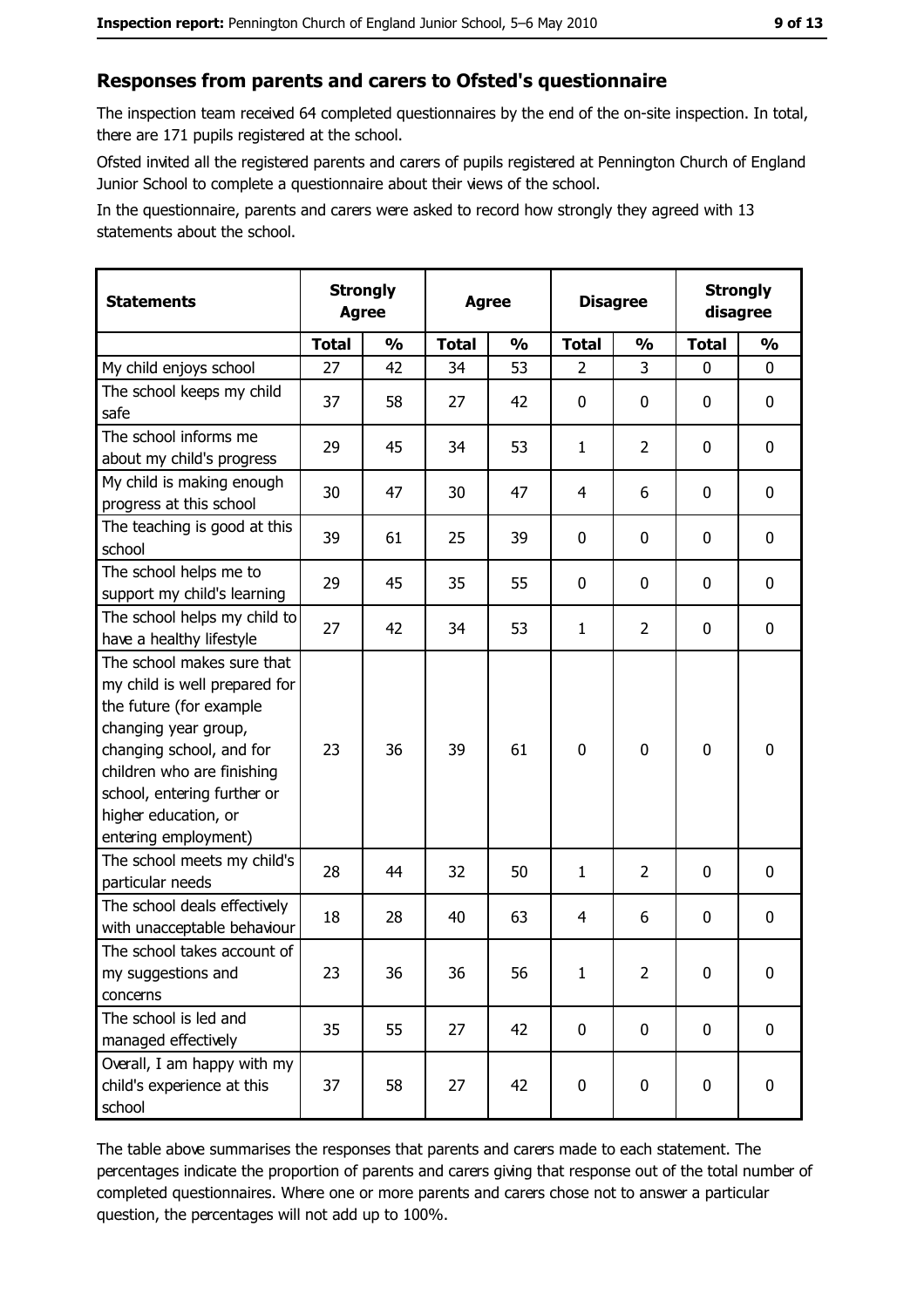# Glossary

| Grade   | <b>Judgement</b> | <b>Description</b>                                                                                                                                                                                                               |  |
|---------|------------------|----------------------------------------------------------------------------------------------------------------------------------------------------------------------------------------------------------------------------------|--|
| Grade 1 | Outstanding      | These features are highly effective. An oustanding<br>school provides exceptionally well for its pupils' needs.                                                                                                                  |  |
| Grade 2 | Good             | These are very positive features of a school. A school<br>that is good is serving its pupils well.                                                                                                                               |  |
| Grade 3 | Satisfactory     | These features are of reasonable quality. A satisfactory<br>school is providing adequately for its pupils.                                                                                                                       |  |
| Grade 4 | Inadequate       | These features are not of an acceptable standard. An<br>inadequate school needs to make significant<br>improvement in order to meet the needs of its pupils.<br>Ofsted inspectors will make further visits until it<br>improves. |  |

## What inspection judgements mean

## **Overall effectiveness of schools**

|                       | Overall effectiveness judgement (percentage of<br>schools) |      |                     |                   |
|-----------------------|------------------------------------------------------------|------|---------------------|-------------------|
| <b>Type of school</b> | <b>Outstanding</b>                                         | Good | <b>Satisfactory</b> | <b>Inadequate</b> |
| Nursery schools       | 51                                                         | 45   | 0                   | 4                 |
| Primary schools       | 6                                                          | 41   | 42                  | 10                |
| Secondary schools     | 8                                                          | 34   | 44                  | 14                |
| Sixth forms           | 10                                                         | 37   | 50                  | 3                 |
| Special schools       | 32                                                         | 38   | 25                  | 5                 |
| Pupil referral units  | 12                                                         | 43   | 31                  | 14                |
| All schools           | 9                                                          | 40   | 40                  | 10                |

New school inspection arrangements were introduced on 1 September 2009. This means that inspectors now make some additional judgements that were not made previously.

The data in the table above is for the period 1 September to 31 December 2009 and is the most recently published data available (see www.ofsted.gov.uk). Please note that the sample of schools inspected during the autumn term 2009 was not representative of all schools nationally, as weaker schools are inspected more frequently than good or outstanding schools.

Percentages are rounded and do not always add exactly to 100. Secondary school figures include those that have sixth forms, and sixth form figures include only the data specifically for sixth form inspection judgements.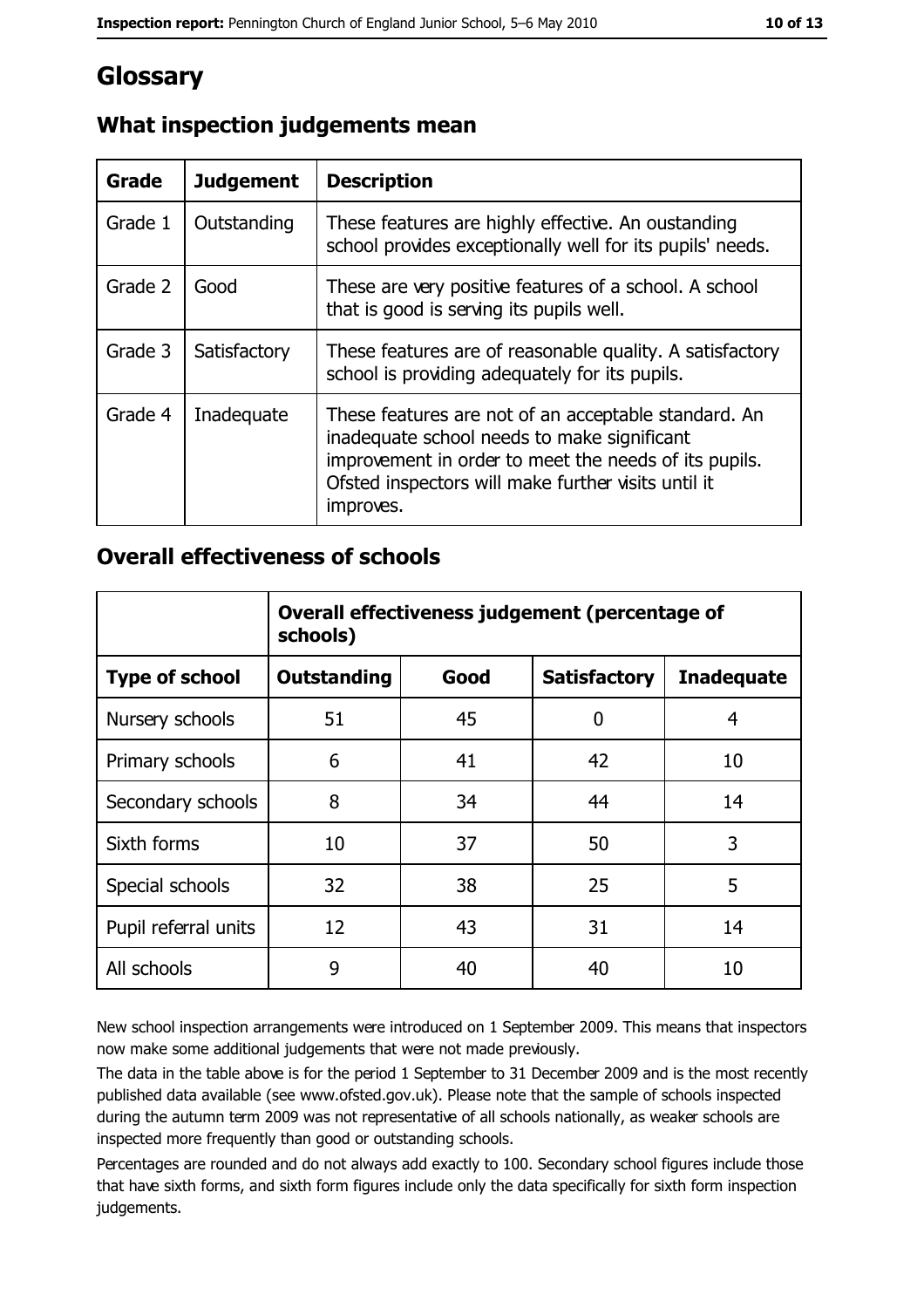# **Common terminology used by inspectors**

| Achievement:               | the progress and success of a pupil in<br>their learning, development or training.                                                                                                                                                                                                                           |
|----------------------------|--------------------------------------------------------------------------------------------------------------------------------------------------------------------------------------------------------------------------------------------------------------------------------------------------------------|
| Attainment:                | the standard of the pupils' work shown by<br>test and examination results and in<br>lessons.                                                                                                                                                                                                                 |
| Capacity to improve:       | the proven ability of the school to<br>continue improving. Inspectors base this<br>judgement on what the school has<br>accomplished so far and on the quality of<br>its systems to maintain improvement.                                                                                                     |
| Leadership and management: | the contribution of all the staff with<br>responsibilities, not just the headteacher,<br>to identifying priorities, directing and<br>motivating staff and running the school.                                                                                                                                |
| Learning:                  | how well pupils acquire knowledge,<br>develop their understanding, learn and<br>practise skills and are developing their<br>competence as learners.                                                                                                                                                          |
| Overall effectiveness:     | inspectors form a judgement on a school's<br>overall effectiveness based on the findings<br>from their inspection of the school. The<br>following judgements, in particular,<br>influence what the overall effectiveness<br>judgement will be.                                                               |
|                            | The school's capacity for sustained<br>improvement.<br>Outcomes for individuals and groups<br>of pupils.<br>The quality of teaching.<br>The extent to which the curriculum<br>meets pupil's needs, including where<br>relevant, through partnerships.<br>The effectiveness of care, guidance<br>and support. |
| Progress:                  | the rate at which pupils are learning in<br>lessons and over longer periods of time. It<br>is often measured by comparing the<br>pupils' attainment at the end of a key<br>stage with their attainment when they<br>started.                                                                                 |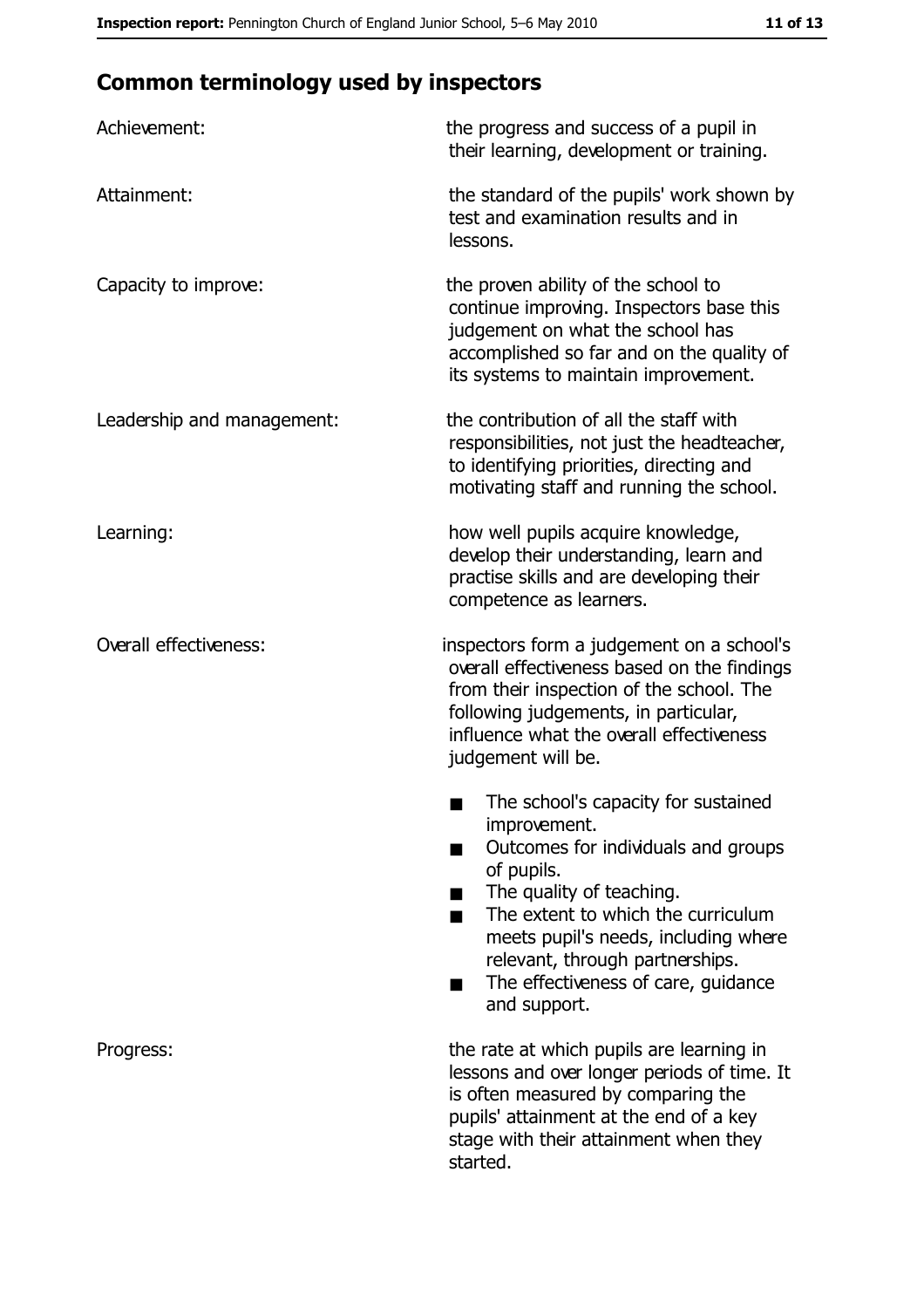This letter is provided for the school, parents and carers to share with their children. It describes Ofsted's main findings from the inspection of their school.



#### 8 May 2010

Dear Pupils

#### Inspection of Pennington Junior School, Lymington, SO41 8HX

Thank you for being so friendly and polite when we visited your school recently. You go to a good school and we were particularly impressed by how keen you are to learn. In the questionnaires you were given, one or two of you said you didn't feel safe in school so we investigated this thoroughly. We are sure that you are kept safe because we found the behaviour of the vast majority of you to be good and you told us you can tell an adult if you do have any concerns. There are many other strengths and the important ones are shown below.

- You are exceptionally well cared for and supported by the staff.  $\blacksquare$
- You are taught well and are making good progress in your learning.  $\blacksquare$
- Your school is very welcoming to you and your parents. As a result you enjoy  $\blacksquare$ school.
- Your headteacher leads the school very well. He wants the very best for all of you  $\blacksquare$ and other leaders give him good support.
- You willingly take on a wide range of responsibilities in school and are keen to help  $\blacksquare$ others such as those people in Oakhaven Hospice and your friend in Guatemala.
- Your teachers provide you with interesting activities to do and you have lots of  $\blacksquare$ clubs you can attend at lunchtime and after school.

Although your school is good there are some things that we have asked your school to do to get even better:

- make sure that all of you reach the highest possible standards in your work that  $\blacksquare$ you are capable of, particularly those of you who find learning easy
- help you to have a better understanding of the way people live in different parts of  $\blacksquare$ the United Kingdom.

I know that because you work like a big family at your school you will do your best to help with these things and to remain keen to learn.

Yours sincerely

Peter Callow Lead inspector